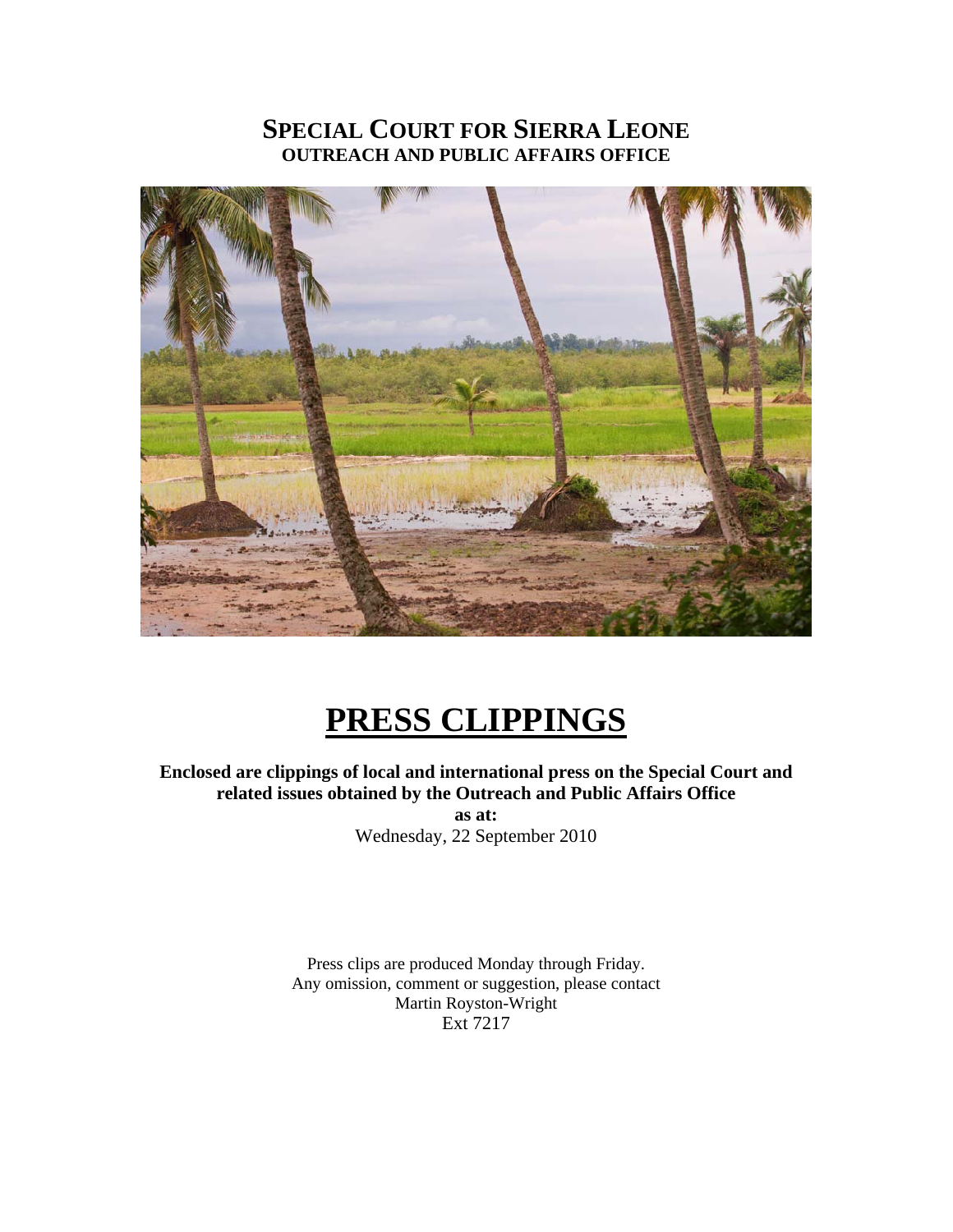| <b>Local News</b>                                                                         |           |
|-------------------------------------------------------------------------------------------|-----------|
| International Criminal Court in Consultation <i>Premier News</i>                          | Page 3    |
| <b>International News</b>                                                                 |           |
|                                                                                           |           |
| Campbell a 'Scapegoat' in Blood Diamonds Trial / 3News                                    | Page 4    |
| Prosecutor Asks Lubanga Trial Judges To Reopen Trial / Lubangatrial.org                   | Pages 5-6 |
| The Hague celebrates UN International Day of Peace 22 Sep 2010 / The Hague Justice Portal | Page 7    |
| STL Keeps on Working Even if Lebanon Stops Funding It / <i>Iloubnau.info</i>              | Page 8    |
| French Sources Do Not Rule Out Indictment Postponement / Naharnet                         | Page 9    |
| Lawyer Accused Of Bribing Witnesses At UN War Crimes Tribunal / Radio Free Europe         | Page 10   |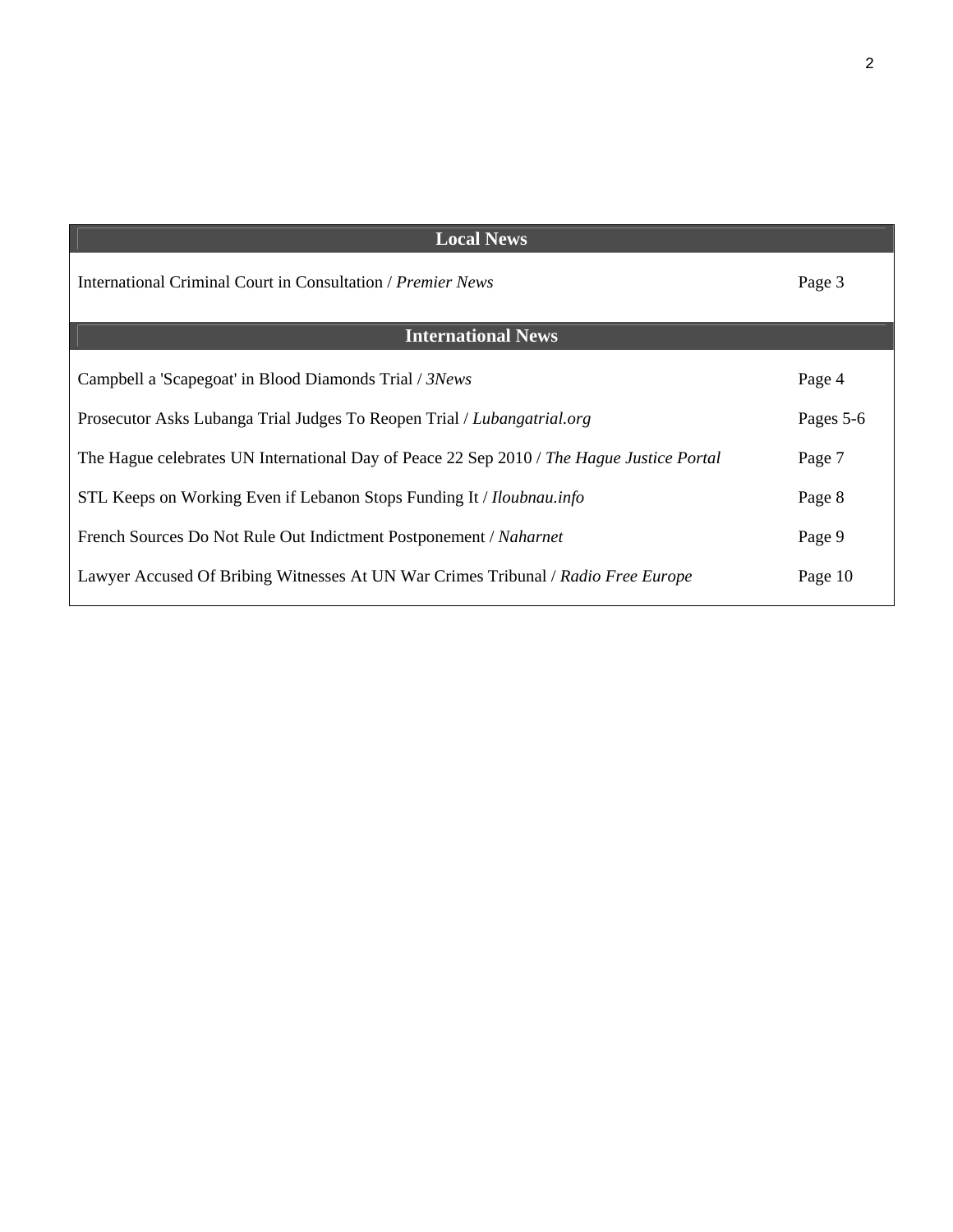## **International Criminal Court Coalition In Consultation**

nspite of doubts about the importance of the International Criminal Court without the cooperation of the United States, some sections of the society are pushing ahead for its domestication.

#### **By Alpha Bedoli Kamara**

International Criminal Court (SLCICC) in collaboration with Parliamentarians for He said it is not uncommon for people to Global Action (PGA) will hold a hear of rape cases, especially teenage consultative meeting today, to discuss the draft policy legislation on the domestication and implementation of the community or family friends of the Rome Statute in Sierra Leone.

Chairman of the SLCICC, James Mathew, said the meeting will engage civil society and human rights organizations as well as a cross section of Parliamenterians on the draft legislative document for the implementation of the Rome Statute in the country.

"We have the positive impact of the Special Court for Sierra Leone and we want that to be part of our constitution to protect the many vulnerable women and girls in society," he said.

Mathew said most of the violations in society are grievous offences in international law but that the perpetrators go unpunished and continue their acts with impunity.

He cited the guilty verdict of excombatants tried at the Special Court for offences ranging from forceful marriage to sexual slavery.

"These actions are common in our communities and until there is a law to

The Sierra Leone Coalition for the protect women and girls in the country the problem will continue," he said. girls by the elderly.

"The perpetrators are very often victim," he stated, adding that the guilty verdict for the perpetrators of sexual violence by the Special Court is an indication that such cases are not taken lightly by the international community.

"Our women are suffering at the hands of their brothers, family friends and even their parents under the cover of culture. And forcing young girls into marriages without their consent is a violation of their rights and a crime in international law," he said.

Director of Network Movement for Development and Human Right, Abdul Habib said Sierra Leone should take the Rome Statute seriously as it will serve as a guide to providing capacity for women in the country, noting that the Statute does not only seek the interest of women and girls but also men and boys. "This is about a law that will ensure every Sierra Leonean full protection in his/her community," he said.

Contd. Page 6

#### International Criminal Court Coalition In Consultation

#### From page 4

He observed that it is not the case that cases are not reported, but that they fall short of the constitutional clauses in the lavys of Sierra Leone.

"But with the Rome Statute ratified, we will be protected by well defined laws covering all sections of human suffering," he noted, adding that cases of child trafficking and child labour

are a thorn in the flesh of national development. "This is the time for us to work in the interest of the people," he said.

The officials were however not clear about why some sections of the society are skeptical of the very significance of the Statute without the cooperation of some of the major players in the international community.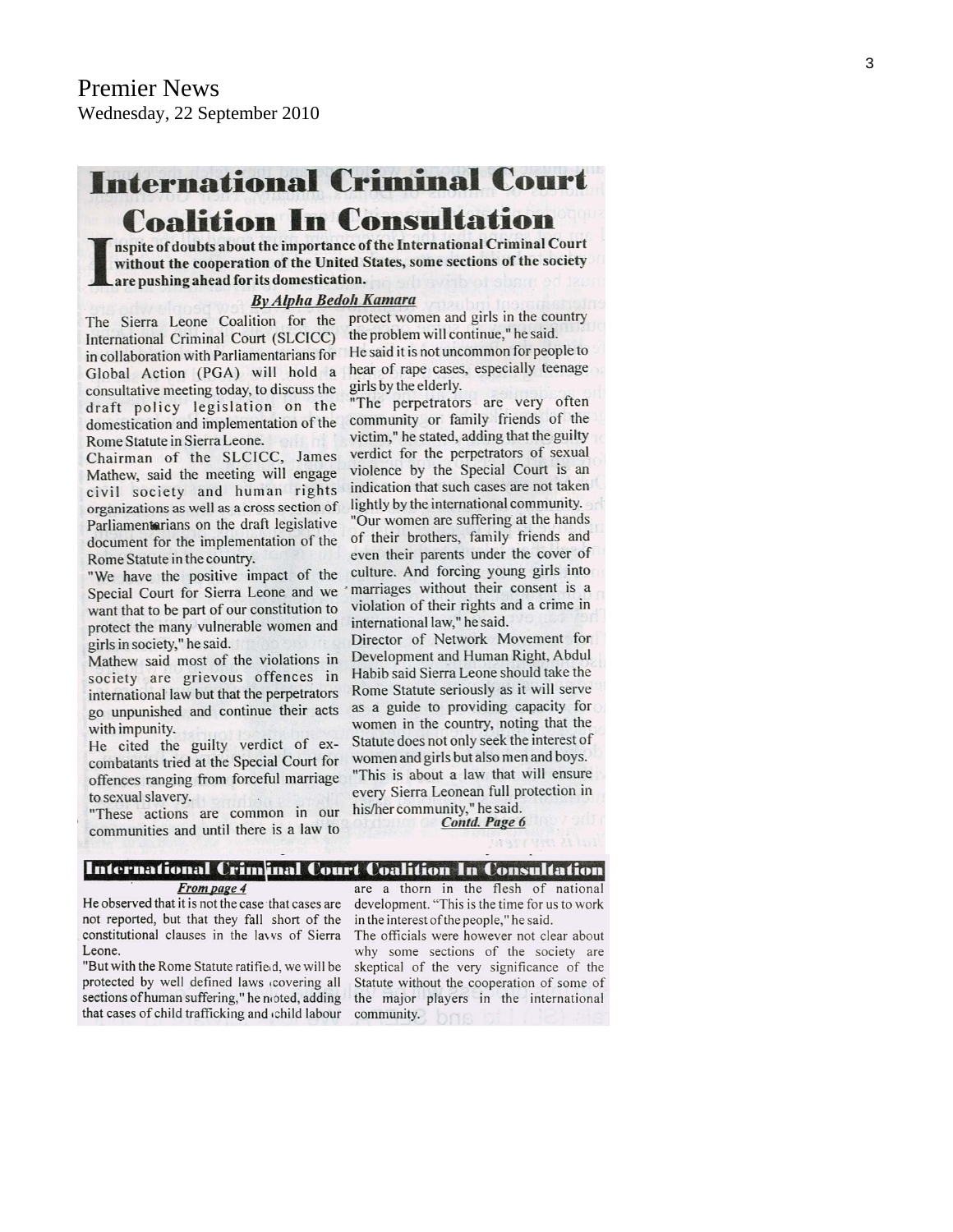3News Wednesday, 22 September 2010 http://www.3news.co.nz

## **Campbell a 'scapegoat' in blood diamonds trial**



#### **Naomi Campbell**

Naomi Campbell has described herself as a scapegoat for the prosecution at the war crimes trial of Liberia's former president, Charles Taylor.

The supermodel was forced to give evidence last month about whether Taylor gifted her gems he'd got for supplying guns, the so-called 'blood diamonds'.

Campbell's own blood is still boiling over the whole affair.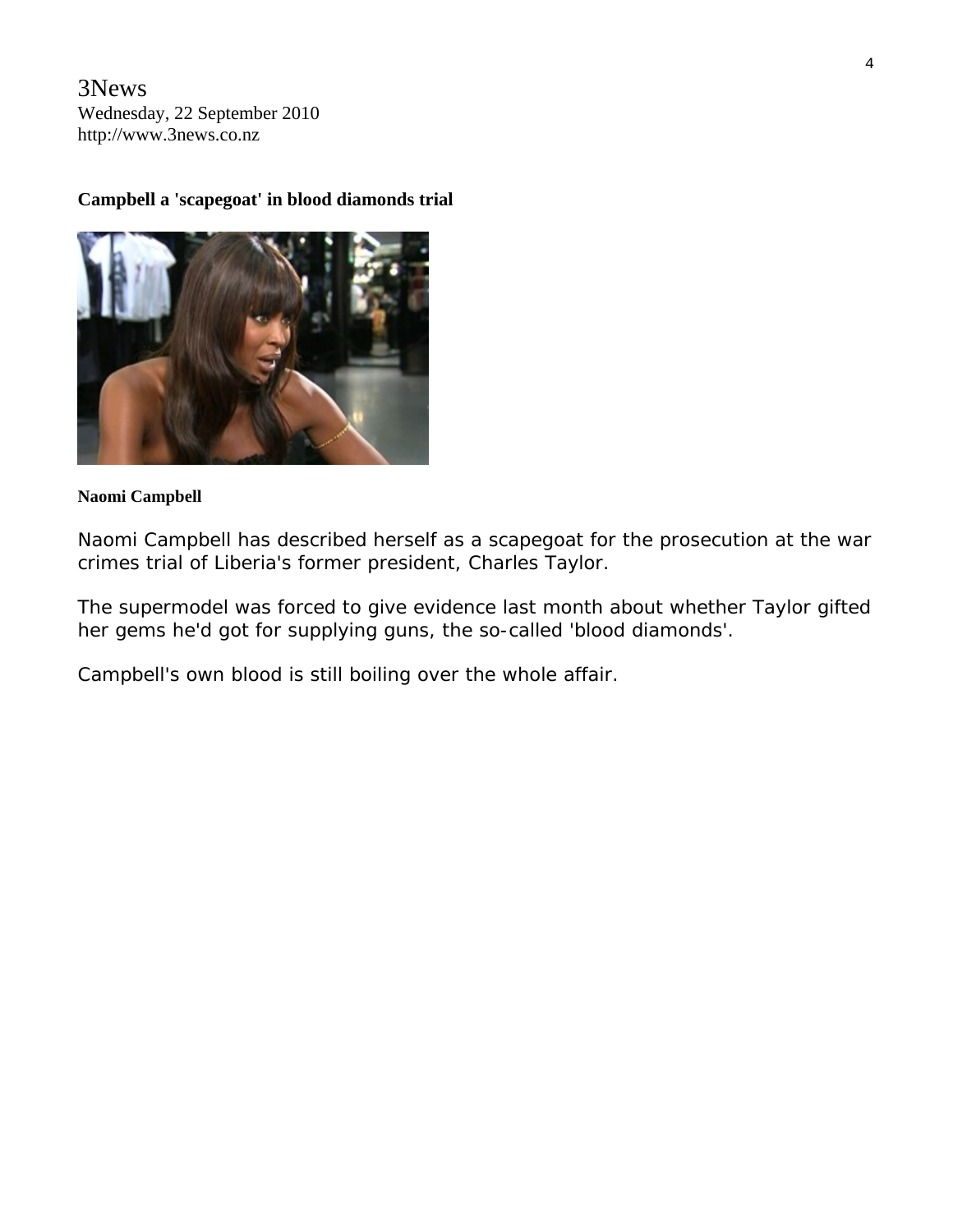## **Prosecutor Asks Lubanga Trial Judges To Reopen Trial**

### By [Wairagala Wakabi](http://www.lubangatrial.org/contributors#11)

The International Criminal Court (ICC) prosecutor has asked trial judges to grant permission for prosecutors to interview an individual who was at the center of the stay of proceedings in the Thomas Lubanga trial.

The prosecutor wants to take the testimony of 'intermediary 143' while proceedings are stayed pending the decision of the appeals chamber, but he has suggested that trial judges could reopen the trial.

In a September 16, 2010 filing, ICC prosecutor Luis Moreno-Ocampo said the identity of the individual known as 'intermediary 143' was disclosed to Mr. Lubanga's defense on September 13, 2010. As a result, the prosecution needed to interview this intermediary, who helped the Office of The Prosecutor (OTP) to contact some of the witnesses who testified against Mr. Lubanga.

The prosecutor also argued that trial judges had the authority to effect a partial lifting of the stay of proceedings, and further that article 56 of the Rome Statute provided that when presented with a unique investigative opportunity, parties to the trial may take testimony in anticipation that the evidence might later be admitted at a future trial.

According to the prosecutor, nothing in the Rome Statute that formed the ICC, or the court's Rules of Procedure and Evidence, defined a stay or specifically limited the chamber's power to amend the stay or provisionally allow interim activity notwithstanding the stay. He contended that the power to order a stay was intertwined with the chamber's inherent authority to prevent further or more intrusive breaches of the parties' fundamental rights.

"Thus, the possibility of taking evidence notwithstanding that there is no ongoing trial is sanctioned by the statute. It also would serve the fundamental rights of the accused [as] the taking of steps at this point will shortcut the process if the stay itself is limited, and by shortcutting the proceedings it will reduce the length of his pre-judgment incarceration," Mr. Moreno-Ocampo argued.

He added that a proposal to allow the chamber to hear testimony that might be admitted without further delay if the stay is lifted in advance of the possible resumption of the trial would better serve the rights the parties to the case, "of the victims who deserve closure and of witnesses who face continuing stress from the indefinite postponement of their testimony."

The prosecutor argued further that it would serve the court's interest by enabling the use of its resources notwithstanding that the trial is stayed: "This provisional action during the pendency of the stay order would preserve the chamber's ruling that trial proceedings must be stayed and permit the appeals chamber to resolve the underlying legal and factual issues."

On July 8, 2010, trial judges stayed proceedings in the war crimes trial after the prosecution failed to disclose the identity of 'intermediary 143' to the defense. The judges said the "refusal" by the prosecution to honor two disclosure orders meant that a fair trial for Mr. Lubanga was not possible.

However, the prosecution argued that if it were to immediately disclose the identity of the intermediary, who was in the Democratic Republic of Congo (DRC), he would be at risk of attacks from Mr. Lubanga's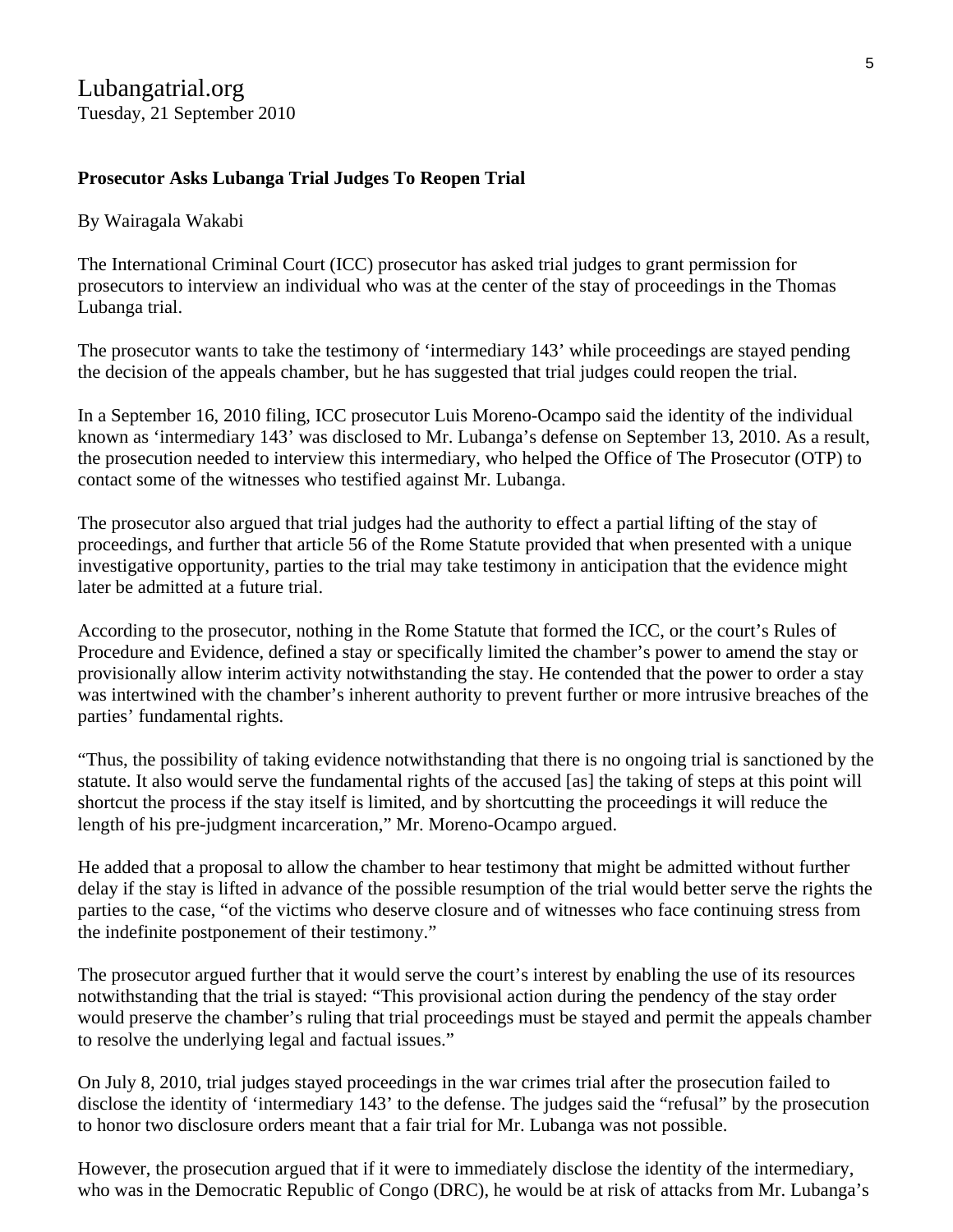supporters. Accordingly, prosecutors asked the court to grant them some time to institute protective measures for the intermediary, such as his relocation from the DRC, before his identity could be revealed.

The trial judges insisted that disclosing the intermediary's identity to only the defense team and its resource person in Congo would pose no threats to the security of the individual. When prosecutors still failed to reveal the intermediary's identity, trial judges ordered for Mr. Lubanga's release on July 15, 2010. He, however, remains in ICC detention until appeals judges rule on a prosecution appeal against his release.

Prosecutors at the ICC charge that Mr. Lubanga enlisted and conscripted children under the age of 15 years and used them "to participate actively" in armed conflict. The alleged crimes were committed between September 2002 and August 2003 in Ituri province in eastern DRC. Mr. Lubanga has denied the charges and instead accused intermediaries of the OTP of having bribed and coached witnesses to give evidence against him.

Mr. Moreno-Ocampo argued in his latest filing that after trial judges imposed the stay and directed that no further submissions would be entertained, they clarified that this order did not bar the parties to the trial from making filings that were directly relevant to the stay.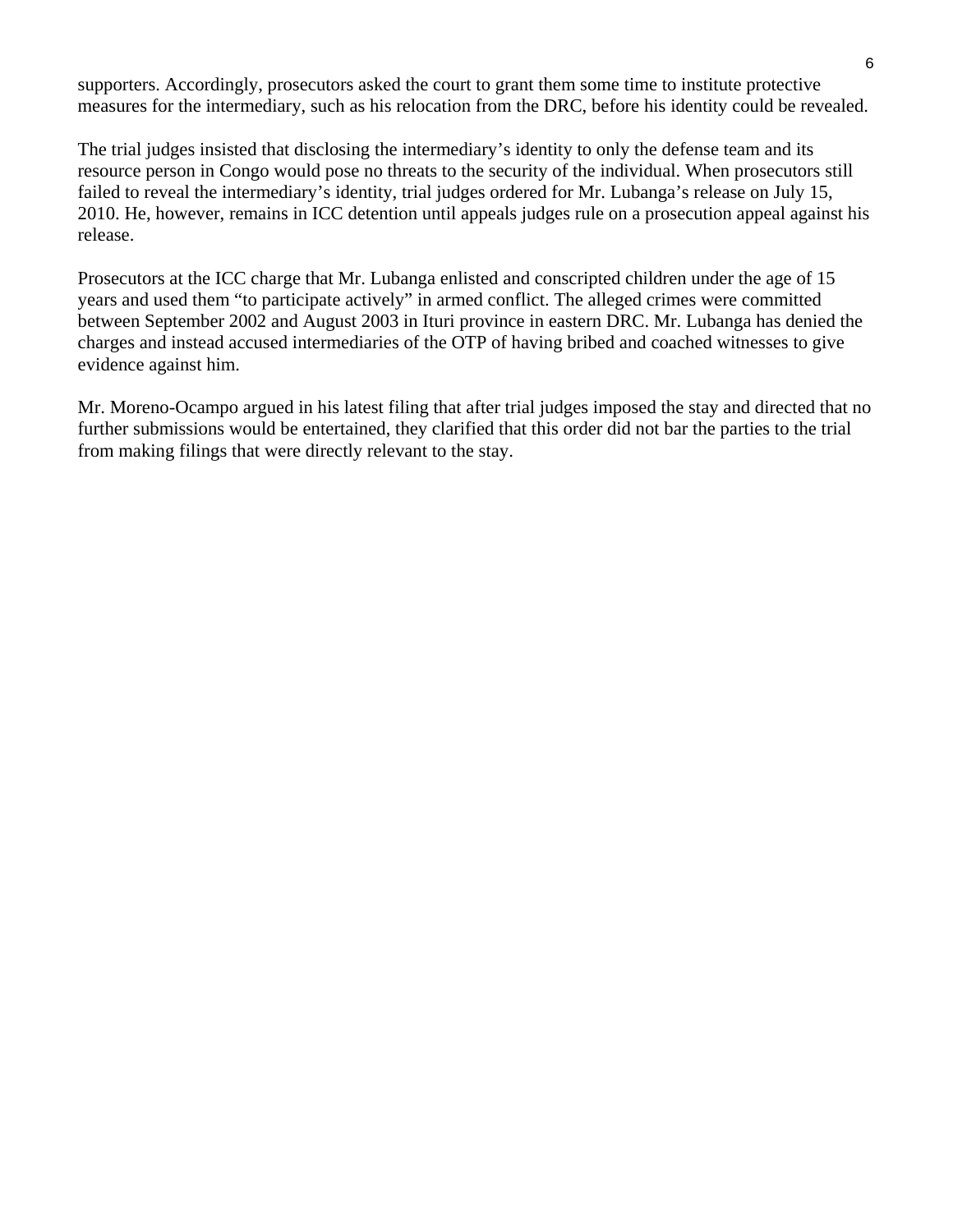Wednesday, 22 September 2010

## **The Hague celebrates UN International Day of Peace 22 Sep 2010**

The Hague celebrated the United Nations International Day of peace with an open day for international organisations

On Sunday 19 and Tuesday 21 September the city of The Hague celebrated the United Nations International Day of Peace. The International Day of Peace ("Peace Day") is an opportunity for individuals, organisations and nations to create practical acts of peace on a shared date. It was established by a United Nations resolution in 1981 to coincide with the opening of the General Assembly. The first Peace Day was celebrated in September 1982.

As a part of the event, the Hague-based international organisations opened their doors to the public on The Hague International Day, which on ended Sunday, 19 September in the City Hall. During this event The Hague demonstrated the city's role as the international centre of peace and justice. Six international organisations and more than 20 organisations presented their work at a special International Fair. Organisations present at the International Fair include Europol, NATO, Eurojust and the Special Court for Sierra Leone (SCSL), which offered information about their work to promote peace and justice.

The six organisations which opened their doors this year are the: International Court of Justice and Permanent Court of Arbitration (both in the Peace Palace), the International Criminal Tribunal for the former Yugoslavia (ICTY), International Criminal Court (ICC), Organisation for the Prohibition of Chemical Weapons (OPCW) and the European Patent Office (EPO). In particular, these all gave visitors a behind-the-scenes view of how they work, providing guided tours to allow a better understanding of the functioning and aims of these institutions.

On 21 September, the municipality featured a special programme with debates on peace and justice.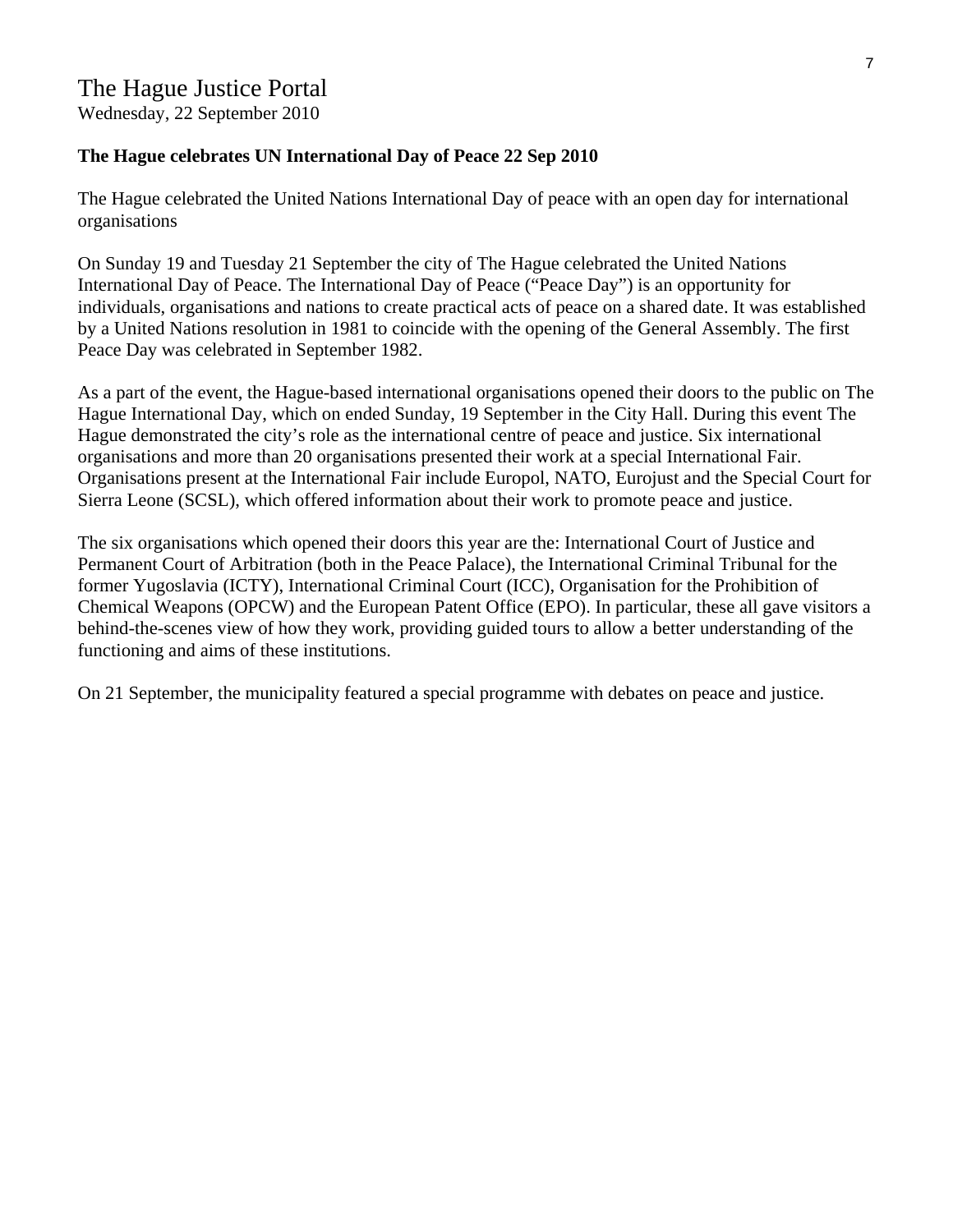## **Khoury: STL keeps on working even if Lebanon stops funding it**

BERIUT - Former MP Ghattas Khoury tol Future News on Wednesday that even if Lebanon stopped funding the Special tribunal for Lebanon, the latter would keep on working because it was decided to continue its mission.

"If so, the UN Secretary genral must find another funding source and Lebanon must meet its obligations before the international community", he added.

Khoury stated that Prime Minister Saad Hariri had three irrevocable standards which were the STL, the civil peace and the truth and justice. He called on any party who had suggestions to submit them to the Parliament of State institutions because overthrowing the Cabinet in the streets was unacceptable at all.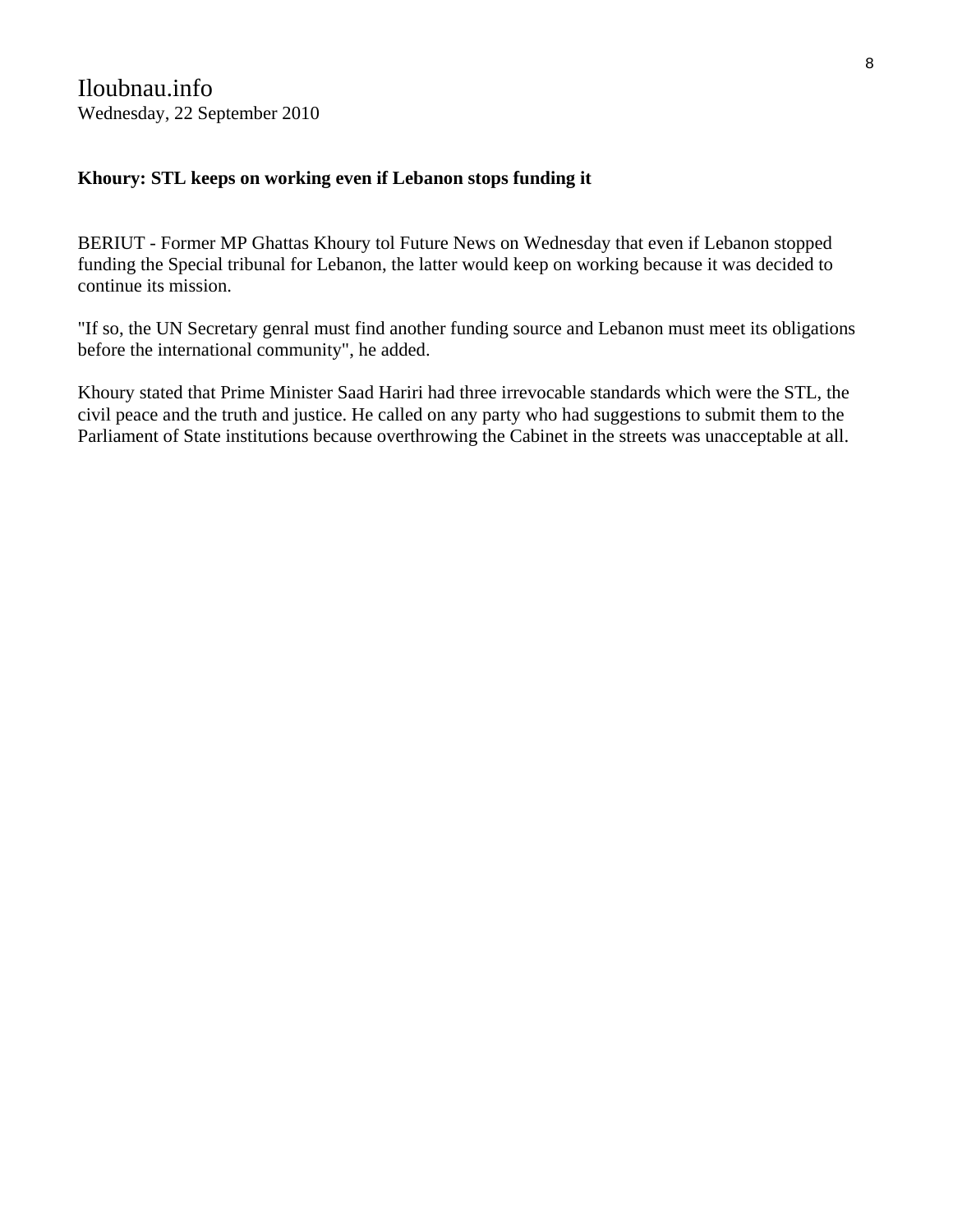Naharnet Monday, 20 September 2010

### **French Sources Do Not Rule Out Indictment Postponement**



French sources have said that Special T ribunal for Lebanon Prosecutor Daniel Bellemare is aware of the fragile situation in Lebanon and could mull postponing the indictment to a void strife in the country.

The sources, which are following up the regional situation and inter-Arab ties, told pan-Arab daily al-Hayat in remarks published Monday that Bellemare has realized the indictment could have negative repercussions on Lebanon.

"Given the dangerous and fragile situation, he might have understood that he needs to postpone the indictment for some time," the sources said about the prosecutor.

However, French presidential circles have informed Lebanese and Arab officials that Paris cannot interfere in Bellemare's work.

They expressed fear that Lebanon is on a dangerous slope and said the issue of false witnesses in ex-Premier Rafik Hariri's assassination case is a trap set up by Hizbullah.

Furthermore, the sources regretted that Prime Minister Saad Hariri said it was wrong to accuse Syria of murdering his father because he has repeatedly said that "he trusted the international tribunal which alone would decide who is innocent and who is guilty."